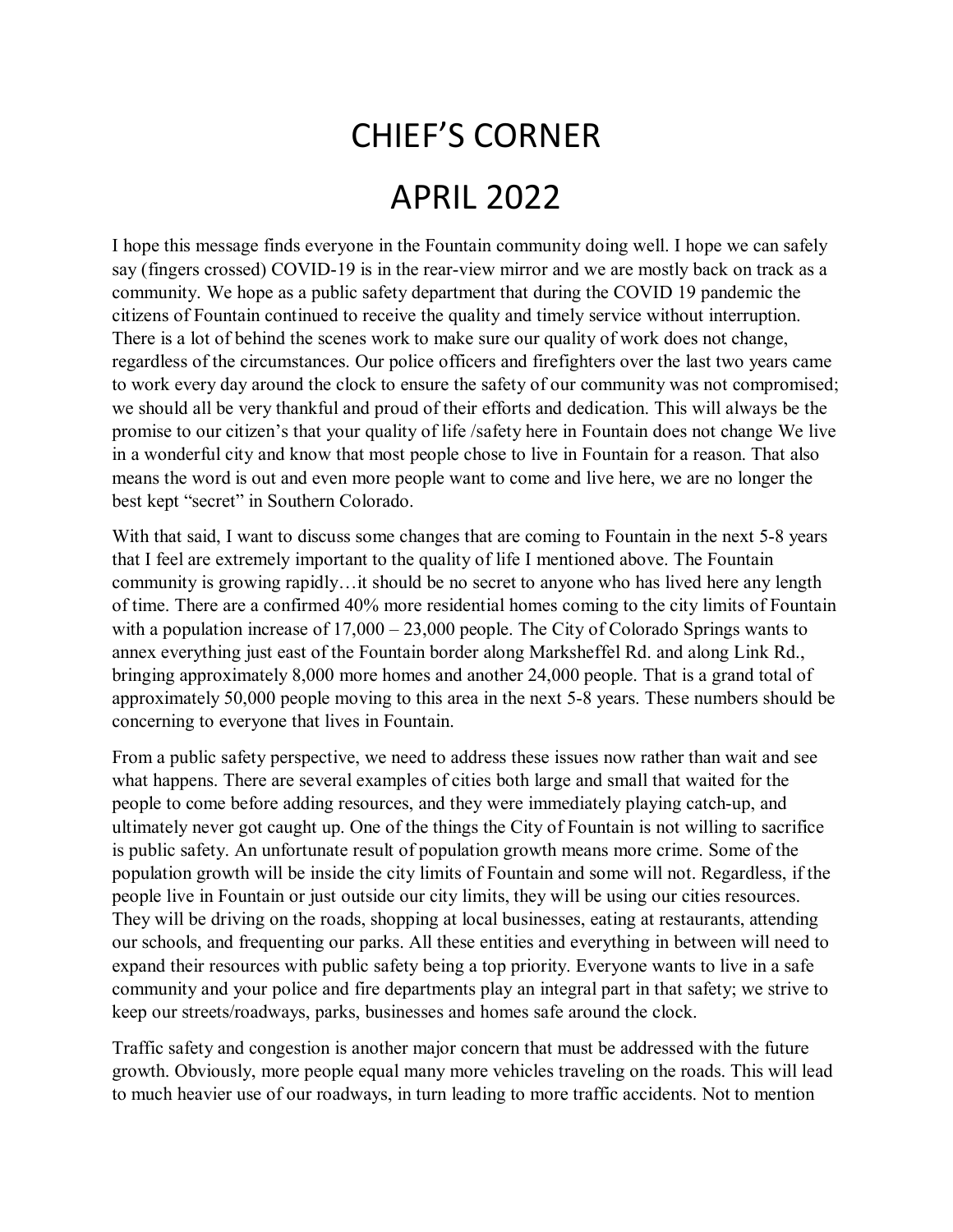maintaining the roads now is difficult with current traffic volume, it will only get worse if we don't address problem that is about to be on our doorstep.

I would like to provide some statistics and trends we have been keeping close watch on for several months now. Please look at the chart below for some local crime statistics:

|                                                       | <b>CHARGES</b> |      |
|-------------------------------------------------------|----------------|------|
|                                                       | 2020           | 2021 |
| Assault (1st, 2nd, 3rd Degree, Vehicular)             | 149            | 170  |
| Burglary                                              | 79             | 94   |
| Homicide or Attempted Homicide                        | 8              |      |
| Menacing (Threat, Physical, Real or Simulated Weapon) | 52             | 62   |
| Motor Vehicle Theft                                   | 97             | 146  |
| Narcotics Violations                                  | 167            | 267  |
| Robbery                                               | 18             | 22   |
| Sex Crimes (Internet, Strong Arm, Rape, etc.)         | 64             | 44   |
| Theft (from auto, building, shoplift, etc.)           | 512            | 540  |
| Weapons Offenses                                      | 80             | 99   |

Generally, there is an increase in most crimes within the City of Fountain and it is even worse state wide. It is our belief that these numbers will continue to increase for a couple of reasons. First, Colorado laws are changing and becoming less severe across the board. Many drug offenses are being decriminalized and certain crimes are no longer jailable offenses. An example of this is a previously convicted felon that was in possession of a gun (POWPO) would be arrested and placed in jail. Now, unless the person was convicted of a victim rights crime, or "violent offense" and was in possession of a gun, they are no longer brought to jail, rather issued a summons, and released back into the community. There are many other examples of police not being able to arrest the person and have to give them a ticket. We continue to face many bad legislative bills from our state legislature that is more focused on Denver and Boulder than small communities around the state and our citizens will continue to pay that price.

A final point I would like to make is regarding police response times to calls. Current numbers show police respond to priority calls within 5 minutes, and non-emergent calls within 6 minutes. As a department we are satisfied with those times, but we are always trying to do better. The national average for a police response to a priority call is 11 minutes. Those are the current numbers with the current population and staffing. Again, based on the projected growth in the coming years, those numbers will change significantly, and not for the better. With current staffing resources, it is our opinion we are just keeping up with the calls. That will be impossible to maintain if we do not act now as a community and a city. The time is now to increase resources in this city before we are unable to recover. Playing catch-up with public safety will never be acceptable for us as a Public Safety department and should not be acceptable as a community. Additionally, we must not wait to build a 4<sup>th</sup> fire station on the Eastern side of our